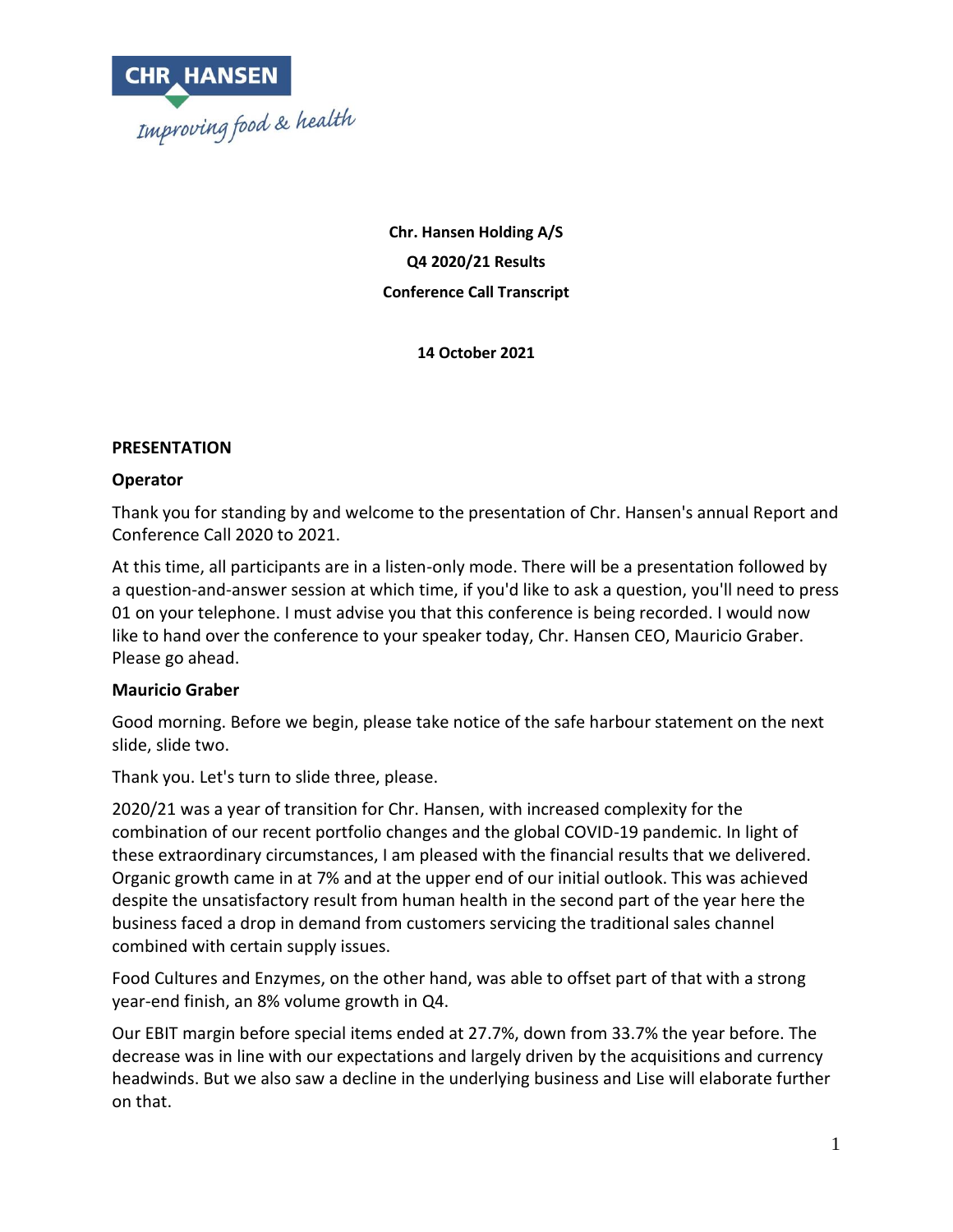

Free cash flow before acquisitions, special items and divestments ended up  $\epsilon$ 196 million, compared to €225 million last year and was higher than our outlook, mainly due to timing of payables.

2020/21 also marked the first year of our 2025 strategy and we have reached important milestones in our transition towards a dedicated bioscience company with focus on our microbial and fermentation technology platforms. Let me provide a few highlights on each of our strategic pillars in the next slide. Slide four, please.

Organic growth remains our number one priority and we continue to re-invest in our core platforms of Dairy, Animal Health and Human Health. Our investments are focused on bringing new innovations to market faster, expanding our route to market and strengthening our applications and marketing capabilities.

In Dairy we have seen an all-time high launch activity in 2020/21. However, travel restrictions, lower trial [ph 00:03:23] activity at customers focusing more on their existing business and cost savings made it more difficult to bring our new launches to customers and drive new business. This was particularly the case for fermented milk markets, such as Latin America and China where consumer price sensitivity is higher.

In Animal Health, we further expanded our route to market by strengthening our local sales partner network, regionalising our marketing capabilities and rolling out our product offering globally.

Overall, we completed more than 50 new registrations globally and launched our first pet probiotic range. We also made good progress in China during the year, but the return of the African swine fever hampered growth in the second half of the year.

In Human Health, focus was very much on the integration of UAS Labs and HSO Health Care and addressing the challenges in the second half of the year. But we also advanced our strength-tosolution strategy and scientific agenda by working globally on more than 30 clinical trials.

Next to growing our core business, we continue to leverage our lighthouses. Buyer protection and fermented plant bases today account for approximately 8% of Food Cultures and Enzymes revenue. Both businesses delivered double digit growth in 2020/21 and made strategically important launches.

In Plant Health we continue to increase penetration and reach of our bionematicides. Commodity prices were supported, but COVID-19 has delayed the market entry into Canada as well as the launch of our first biofungicide. On the positive side, we entered the Asian market with our new biostimulant Akuto [ph 00:05:20] in South Korea and today we have announced a new partnership with UPL which will further expand our commercial reach. Due to the typical long registration timelines, we expect meaningful revenue from this partnership by the end of the strategy period.

Lastly, looking at Bacthera, we received the manufacturing licences for our clinical trial production and the team, which has grown to 70 people today, continue to mature commercial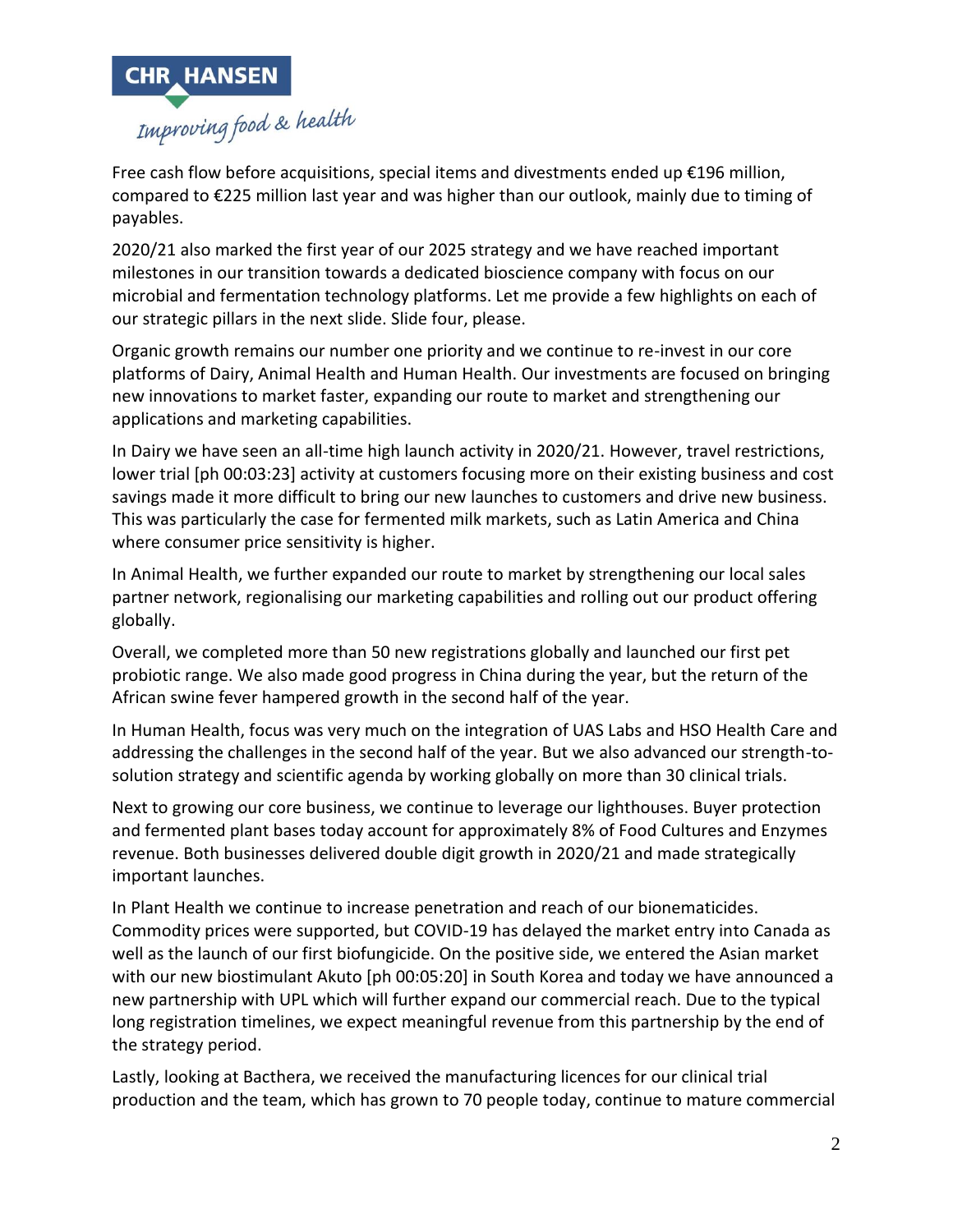

opportunities with leading players in the life-biotherapeutic space. Extending our microbial platform via acquisitions and partnerships is our third strategic priority.

Please turn to the next slide, slide five.

The integration of our three acquisitions, UAS Labs, HSO Health Care and Jennewein have largely been completed. The three businesses delivered €105 million in revenue and €17 million in EBITDA, below our initial expectations, but in line with the corrected outlook. While we must recognise that the first year was not without challenges, especially related to HMO, all three acquisitions have delivered on our expectations in terms of strategic fit and potential for our 2025 strategic priorities.

In Human Health during the second half of the year, we have seen that our dependency on large accounts on the traditional sales channel can be a disadvantage for the business. With the acquisition of UAS Labs and HSO Health Care, we are addressing this imbalance and are building a more resilient business with a more defined, diversified customer base and a larger presence in the e-commerce space and a broader product offering, not least in the fast-growing Human Health category. We believe that for Human Health, the future lies in what we call the strengthto-solution strategy where we can support customers along the entire value chain from strength selection to finished product manufacturing. This is why we have also completed the insourcing of additional packaging capabilities in Q4 to take full control of our supply chain.

Coming to Jennewein and HMO: we have added one of the pioneers in the HMO space to our portfolio. HMOs and probiotics represent complementary and synergistic ways of modulating the microbiome and as such presents an attractive synergy opportunity for Chr. Hansen. That said, it's still an industry in its infancy and regulatory approval delays related to COVID-19 and generally longer customer project timelines have slowed the development of the market. We are however progressing well in our dialogues with key customers who will drive the penetration of HMO and infant formula in the years to come and our capacity expansion plans to the outcome of these discussions.

Before I hand over to Lise for the financial deep dive, I would like to comment on our sustainability activities in the next page.

At Chr. Hansen more than 3,700 colleagues go to work every day to grow a better world naturally. Eighty-two percent of our revenue today contributes to the UN Sustainable Development Goals and across the organisation we work on embedding sustainability even further in our commercial strategies to drive more sustainable agriculture, better food production and improved health.

2020/21 was also a year where we increased our focus on climate action. During the year, we marked all of our Scope 3 emissions to set carbon emission reduction targets. The targets have been submitted to the science-based targets initiative for validation and we expect to publish them in the coming weeks. We also made good progress on embedding the recommendations from the task force for climate related disclosure in our enterprise risk management. And we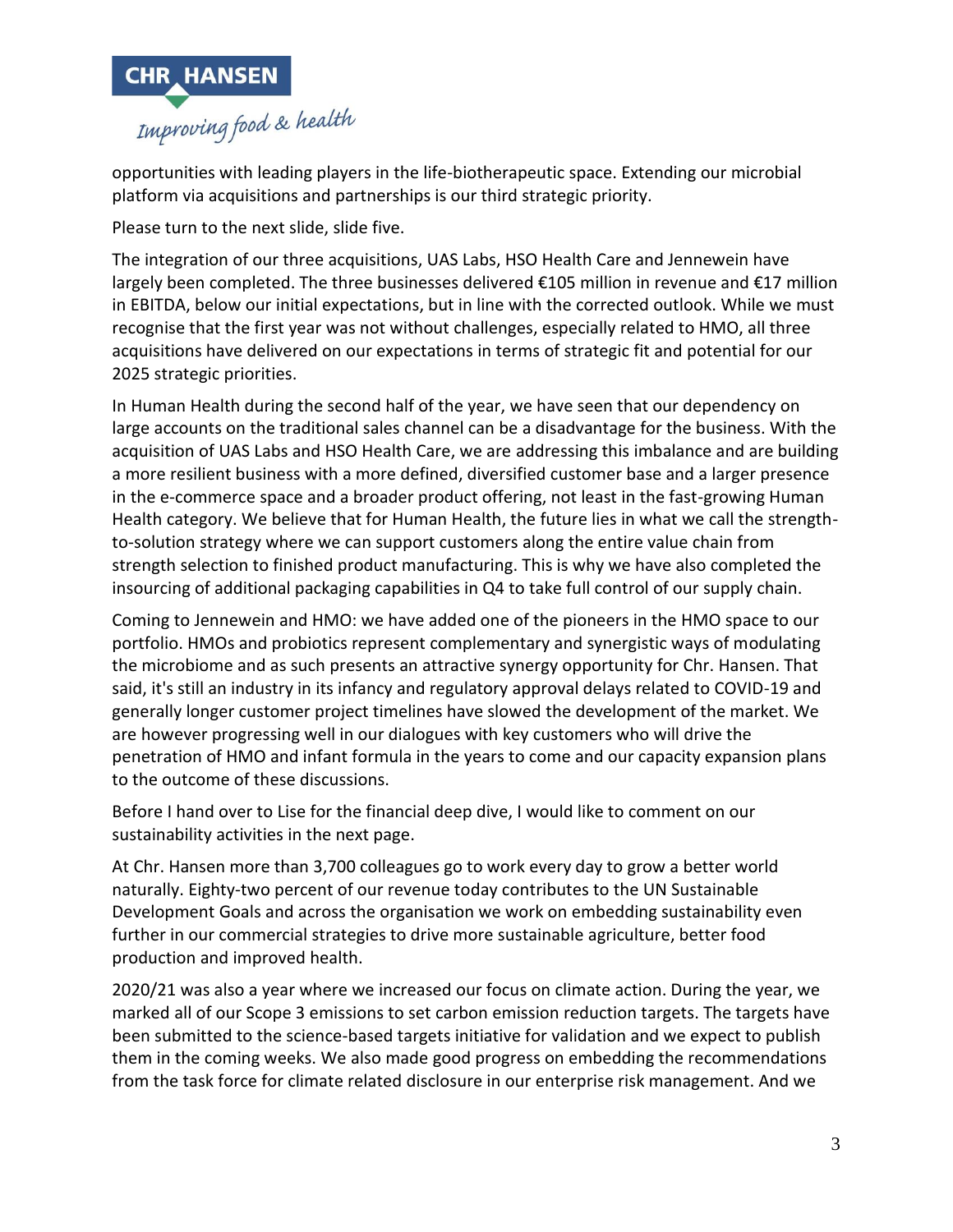

increased our use of renewable energy beyond Denmark through an agreement at our Nienburg site in Germany.

With regards to our people targets, I am very pleased that we already this year reached our goal of having more than 30% women in key positions and that we kept engagement high, our employees safe during the pandemic year. For the first time, we have also published the result of our gender pay gap analysis reflecting our commitment to fairness and transparency in remuneration, with a clear goal to reduce the pay gap going forward.

Lastly, I am also pleased that our board of director is increasingly involved and has decided to formalise and strengthen its oversight of ESG topics on Board and Committee level in the coming years.

With these remarks, I would like to hand over to Lise for the financial performance review.

## **Lise Mortensen**

Thank you, Mauricio, and welcome also from my side. And let's look at slide seven.

2020/21 was indeed an extraordinary year with the global pandemic, and this is also what we can see in the regional performance of our business. The trends that we saw in the third quarter largely continued into Q4.

To start with a positive development: growth in our largest region, Europe, Middle East and Africa, accelerated in the fourth quarter and ended at 11% organic growth, largely driven by a step-up in Food Cultures and Enzymes, but Animal Health also delivered strong growth. Human Health, on the other hand, declined due to weaker demand. For the full year, this resulted in 6% organic growth for the region.

Looking at North America, the region reported 4% organic growth in Q4 with similar dynamics as EMEA. Food Cultures and Enzymes and Animal Health did well.

While Human Health declined as customers with large exposure to the traditional sales channels reduced their orders to bring down elevated inventory levels.

For the full year, North America reported 6% organic growth driven by Food Cultures and Enzymes and Animal Health.

Moving on to Latin America, the region delivered 15% organic growth in Q4 with a lower contribution from euro-based pricing. Slower end-markets impacted our Food Cultures and Enzymes business, while health and nutrition delivered very strong growth. For the full year growth was 26% with euro-based pricing accounting for approximately half.

Lastly, Asia Pacific delivered negative growth of 10% in Q4, leading to a decline of 3% for the full year. The decline in Q4 was driven by Health and Nutrition, which was impacted by a very tough comparable both in Animal and in Human Health. In addition to this, Human Health was also impacted by adjustment of inventory levels at key customers, including customers for infant formula.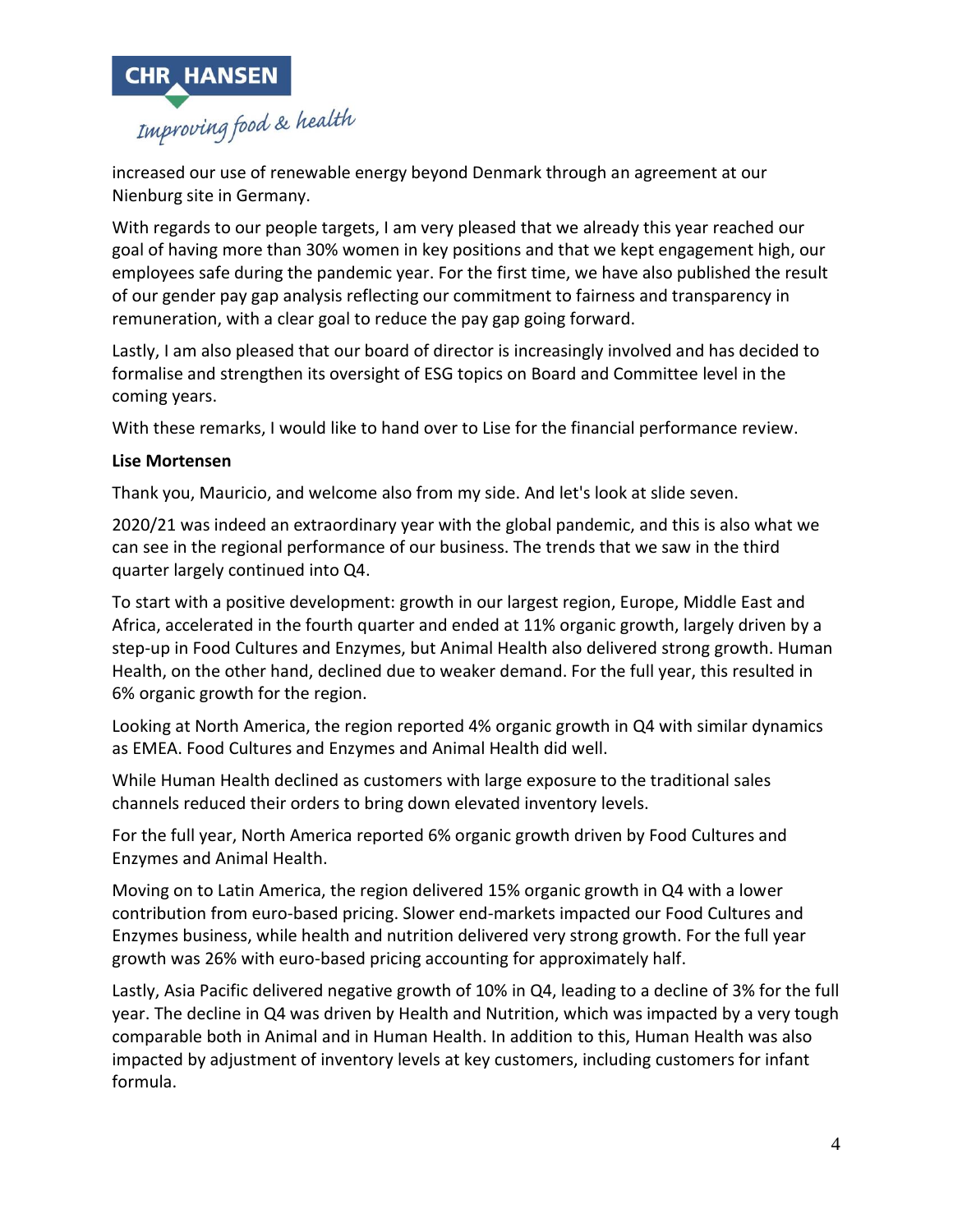

Food Cultures and Enzymes also saw reported negative growth, but the relative performance has continued to improve during the last quarter, although it was still below our expectations and the Chinese yoghurt market remained under pressure.

Let's move to the next slide, slide eight for further explanations on the segments.

Food Cultures and Enzymes grew 10% organically in Q4, largely driven by volumes in part due to an easy comparable from last year. Growth was broadly anchored across the different product segments.

Our cheese and meat business continued its strong growth trajectory that we have seen throughout the year whilst in fermented milk and probiotics, we saw a step up in Q4. Our bioprotection lighthouse delivered strong growth, driven by meat and cheese applications, while fermented plant bases grew solidly.

For the full year, Food Cultures and Enzymes delivered 8% organic growth, with 3% volume growth outgrowing the underlying markets.

Cheese production volumes grew an estimated 1 to 2% for the year with higher growth in the second half where we saw the reopening of food service channels while retail remained strong.

Fermented milk markets on the other side declined slightly, with an estimated -2 to -3%, largely driven by lower output in China and in Latin America.

Turning to profitability, the Q4 EBIT margin before special items for FC&E decreased to 33% compared to 38.4% last year. The decrease is quite meaningful and there are several explanations for it.

First, last year's margin was positively impacted by a one-time gain from a VAT case in Brazil, which explains around 1.5 percentage points.

Secondly, we've seen a ramp up of activities following the COVID-19 lockdowns last year, which was the largest drag on the margin. And thirdly, we've had to book an impairment loss related to development projects, which explains around one percentage point.

If we look at the gross margin it was actually in line with last year, but our production efficiencies were offset by product mix and higher scrap due to a termination at our [? 00:16:07] plant.

For the full year, the margin declined -2.3 percentage points from 34.3 to 32 mainly due to product mix, higher freight costs and negative currency impact that offset production efficiencies. But we have also invested quite heavily into our R&D activities in FC&E in line with our strategy of reinvesting in the core.

Moving to Health and Nutrition on the next slide, slide nine. Organic growth in the fourth quarter and for the full year was heavily impacted by the weakness in Human Health. Organic growth was -4% in Q4, leading to 5% for the full year. There were two main drivers for the decline in Human Health in Q4 similar to last quarter: a high comparable from last year and customers reducing excess inventories due to lower demand in the traditional sales channels.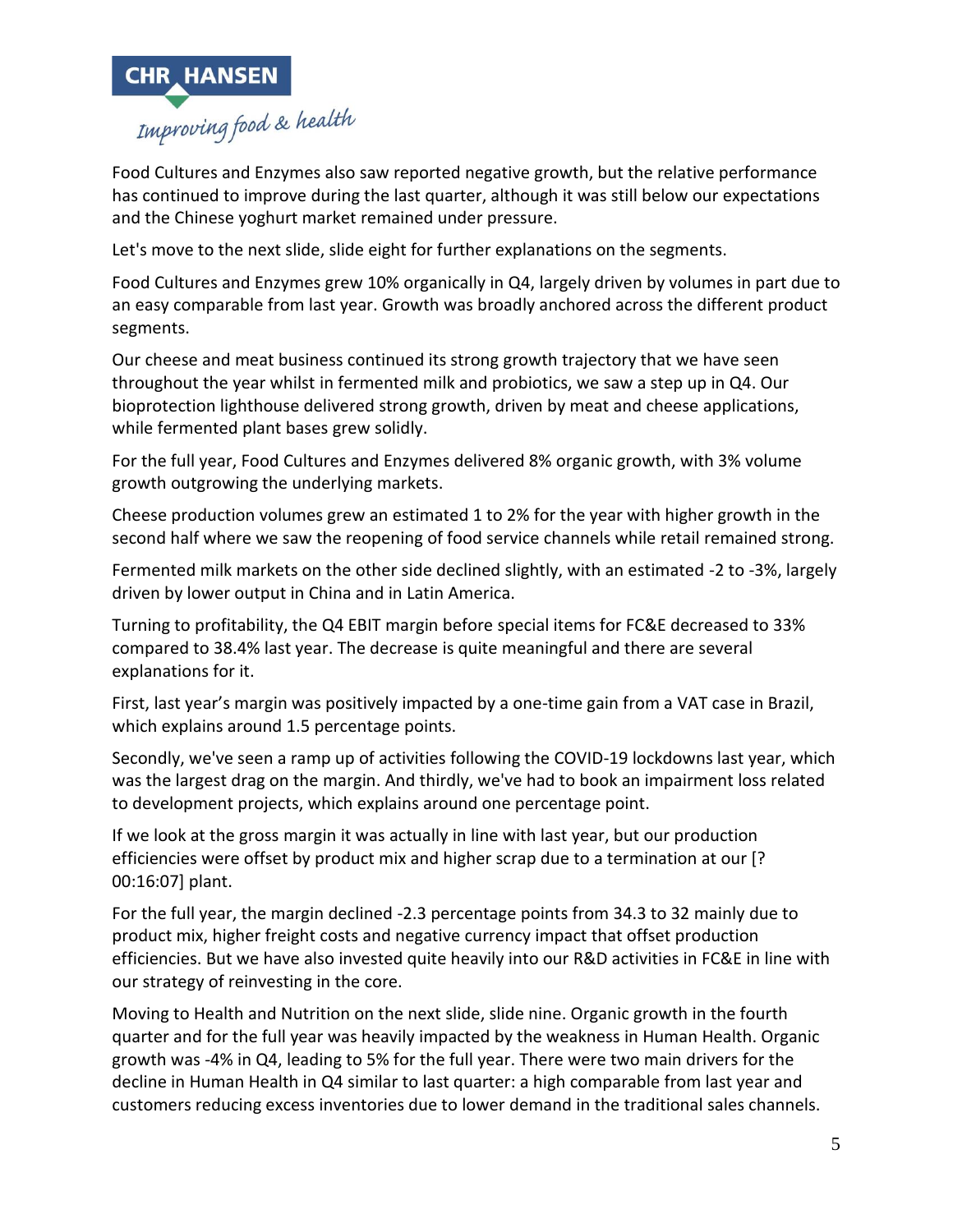

Our acquisitions, UAS Labs and HSO Health Care, on the other hand, did very well. Though on the fourth quarter we also saw a lower contribution due to limited access to raw materials that are needed for finished product manufacturing.

If we look at Animal Health and Plant Health, both businesses did well in Q4 as well for the full year.

In Animal Health, growth was particularly strong in silage that exceeded our expectations for the year, but we also saw good momentum in poultry, particularly in Middle East and South East Asia, following the completion of the Gallipro Fit rollout. In Plant Health, growth continued to be driven by our bionematicide sales in Latin America.

With regards to profitability, the underlying EBIT margin before special items in Q4 was 32.1% compared to 37.5% last year and largely driven by the cost normalisation post COVID and the negative volume development.

For the full year, the underlying EBIT margin was 30% compared to 31.9% last year, and mainly due to negative currency impact of more than one percentage point.

The reported margin was 21.6% in Q4 and 19.8% for the full year and remained impacted by the recent acquisitions.

And with this, let's turn to page ten for the Group financials.

In sum, our continuing operations, the macro- [? 00:19:07] platform delivered 6% organic growth in Q4, leading to 7% for the full year. The benefit from euro-based pricing faded in the fourth quarter, leading to only two percentage points pricing, while for the full year pricing contributed 4% to the organic growth.

Acquisitions added 12% to absolute revenues in Q4 and adjusting for a negative currency effect of -3%, this led to a euro growth of 15% for the quarter.

For the full year, the FX impact was -7% and the acquisitions contributed +11% leading to 11% euro growth.

Please turn to the next page, page 11 for a review of our profitability drivers.

Profitability came in largely in line with expectations for the full year but our margin in the fourth quarter was impacted quite meaningfully by the normalisation of cost levels post COVID-19 that I already mentioned in the segment review.

EBIT margin before special items was 28.8% in Q4, compared to 38.4% last year, with a decline in the underlying business of -5.4% and a dilution from the acquisitions of -4% while the negative impacts from FX lessened to only -0.2%.

If we look at the decline in the underlying business in Q4, then the increase in operating expenses compared to last year was by far the largest driver. But we also have an impact of approximately one percentage point from the VAT dispute case that I earlier mentioned.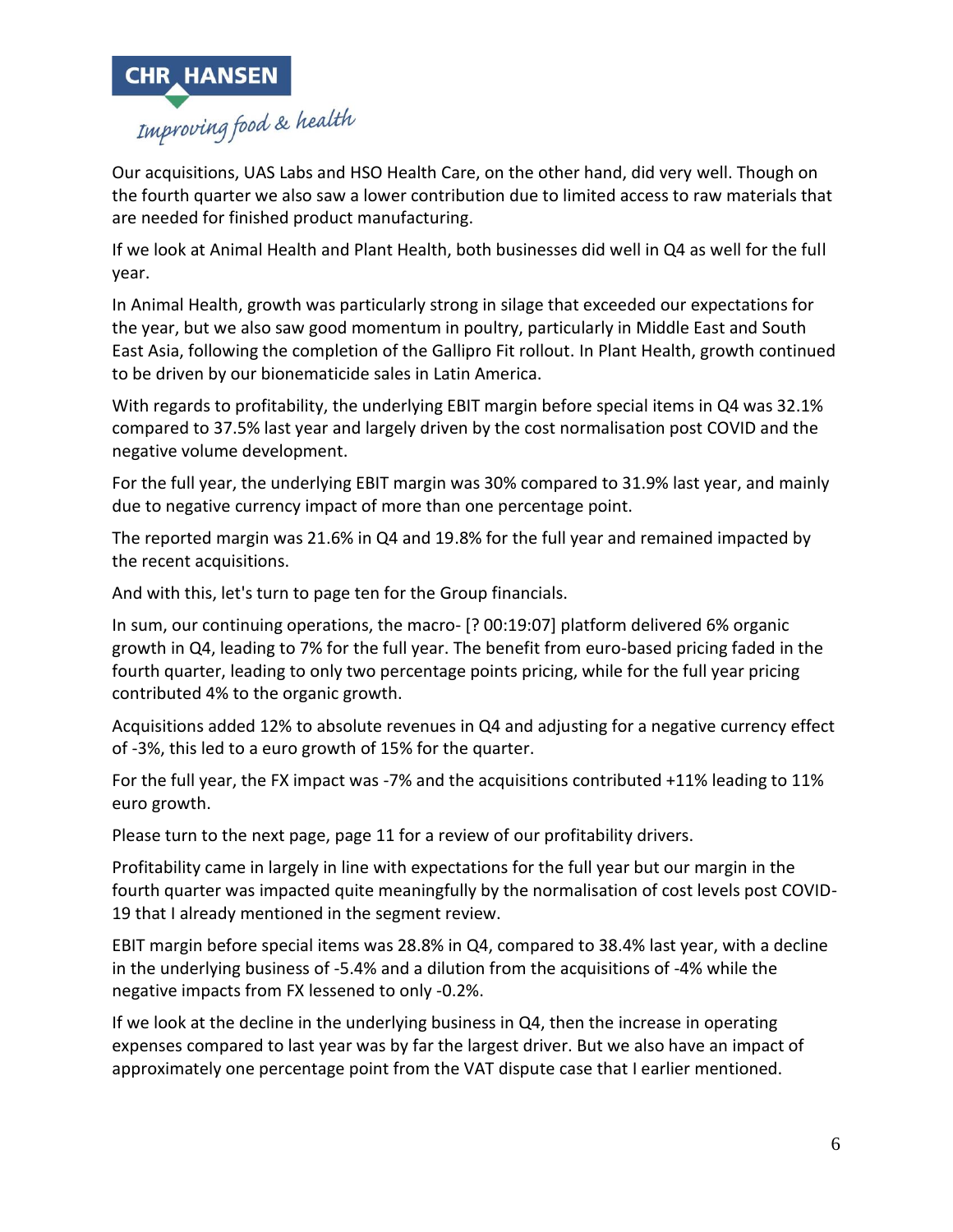

The gross margin for the underlying business was on par with last year's Q4 as production efficiencies were offset by product mix and higher scrap in FC&E.

For the full year, our EBIT margin before special items was 27.7%, compared to 33.7% last year, very well within our guidance range of 27 to 28%, but the decline in the underlying margin was larger than the one percentage point that we had anticipated due to the impairment losses and higher scrap in FC&E that we didn't factor in.

A few additional comments on the income statement items below EBIT, if we look to the right. Special items came in at €2 million driven by the Jennewein acquisition and carve out of Natural Colours and in line with expectations.

Net financial items were above last year due to the temporary higher debt levels. This will come down again next year. And taxes were significantly below last year due to a nonrecurring impact from the acquisitions. This will also revert next year.

If we look at the cash flow, then on the next slide, slide 12. Our free cash flow before acquisitions, special items and divestment decreased compared to last year driven by higher CapEx and lower operating cash flow. Operational cash flow was below last year as the higher non-cash adjustments and the acquisition related tax impact were offset by lower operating profit and higher interest paid. The free cash flow came in above the guided range of €140 million to €160 million in part due to timing of payables.

Our CapEx to sales ratio was 14.5% in FY21, elevated due to the acquisition of the [? 00:23:17] sight in Denmark for our new HMO production and also investments into the microbial platform and insourcing of the packaging capacity for Human Health in North America. Excluding HMO, our CapEx to sales ratio would have been 11%.

Following the receipt of the proceeds from the Natural Colours divestment, leverage came down to 2.3x EBITDA.

In light of the performance of the financial year, the Board of Directors proposes a dividend of 6.54 DKK per share, which corresponds to a total of €116 million.

The proposed dividend is in line with the payout in May in euros, but represent an increase in payout ratio from 50 to 58% of net profit from continuing operations.

And with this, let's turn to page 13 for the outlook.

Considering the high macroeconomic uncertainty and continued COVID-19-related disruptions, we expect organic growth for 2021/22 in the range of 5 to 8%.

FC&E is expected to deliver solid mid-single digit organic growth throughout the year despite an insignificant contribution from euro-based pricing, so largely volume-driven.

Organic growth in Health and Nutrition is expected to be supported by the businesses acquired in 2020. That said, growth is expected to be volatile across the quarters with Human Health impacted by the current challenges, including limited access to specific raw materials in first parts of the year.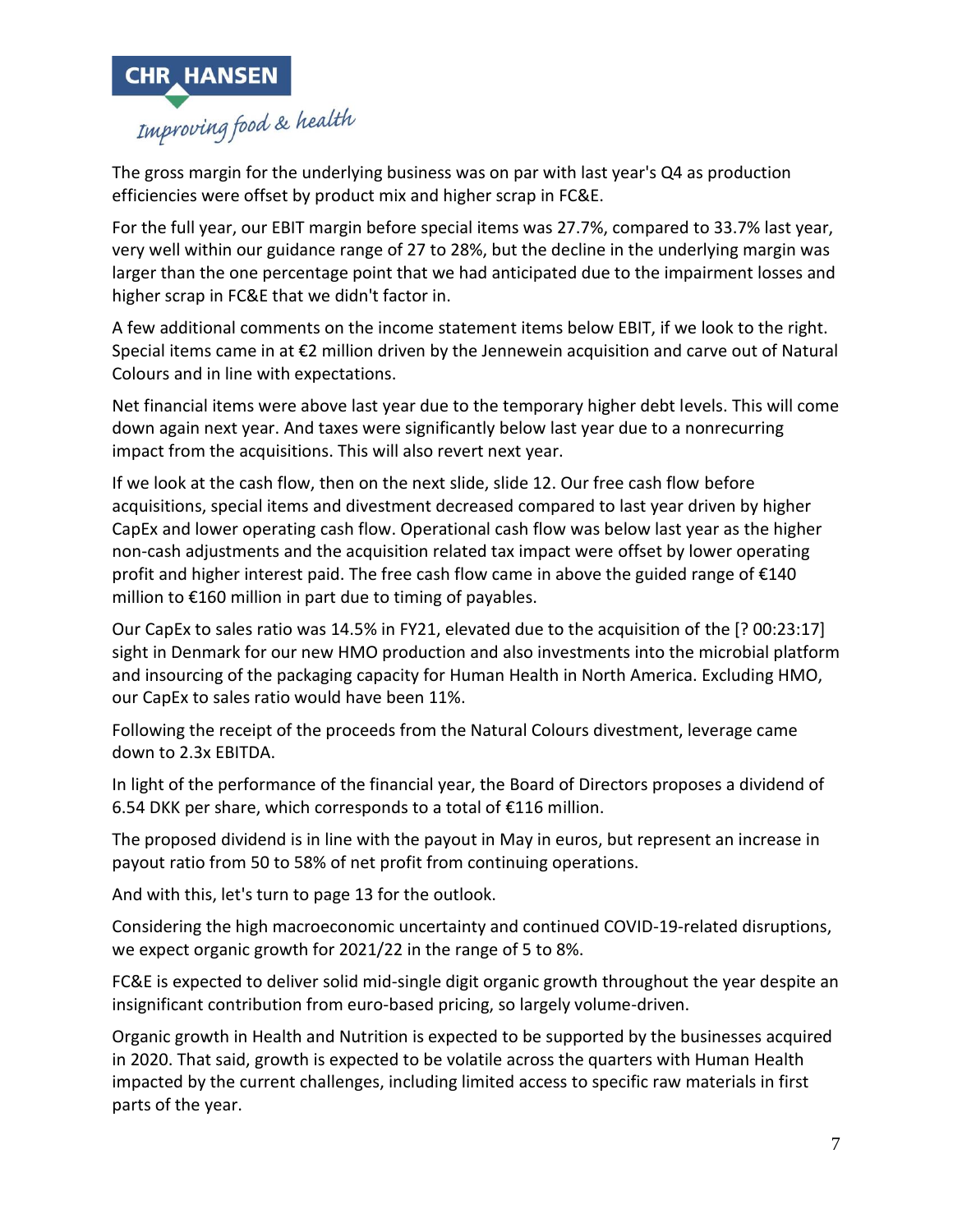

EBIT margin before special items is expected to be around at the same level as last year between 27 and 28% as cost synergies from the probiotics acquisitions and production efficiencies will be offset by continued ramp up of activities post COVID-19 investments into the HMO business and inflationary pressure and certain input costs.

Inflationary pressure is normally covered by regular price increases. However, as all others, we also face a much more volatile environment now with regards to energy cost, key raw materials and transportation costs. We will work with customers to reflect higher costs through price adjustments or other optimizations, but there may be a timing delay.

Moving on to our free cash flow guidance. Free cash flow before special items is expected to be around €140 million to €170 million as improved operating profit is expected to be more than offset by a significant increase in taxes paid as 2022/21 was positively impacted by the acquisitions.

The free cash flow outlook assumes CapEx in line with FY21.

Please move to slide 14.

With the first year of our strategy cycle and the portfolio changes completed, we [? 00:26:48] adjust our long-term financial ambitions to reflect the divestment of Natural Colours and the acquisition of Jennewein, but confirming the original ambition of industry-leading organic growth, margin progression and strong cash flow generation during the strategy period.

Until the end of our financial year, 2024/25 and taking 2020/21 as our new baseline, we aim to deliver: mid to high single digit organic growth averaged over the period; an increase in our EBIT margin before special items over the period with production efficiencies, scalability benefits and acquisition synergies that will be partly reinvested into the business.

Average growth in free cash flow before special items: we expect to exceed average growth in EBIT before special items.

Please note that the baseline for cash flow is adjusted for the acquisition-related tax impact of approximately €45 million in 2020/21.

Also note that we will face the HMO investments in line with the development of the business, and giving the slower ramp up of the markets, this means that the investments will come later than originally expected and more spread across the period.

And with this I would like to hand back to Mauricio to wrap up our presentation for today.

# **Mauricio Graber**

Thank you, Lise. I will keep the wrap-up very short. 2020/21 was a year of transition for Chr. Hansen as we executed on the portfolio changes and dealt with the prolonged impacts of COVID-19. In light of this, I am pleased with our financial performance and the progress we have made on our journey of becoming a dedicated bioscience company with focus on our fermentation and microbial technology platforms. 21/22 will be another year with high macroeconomic uncertainty and continued COVID-19-related disruptions. Commercial execution and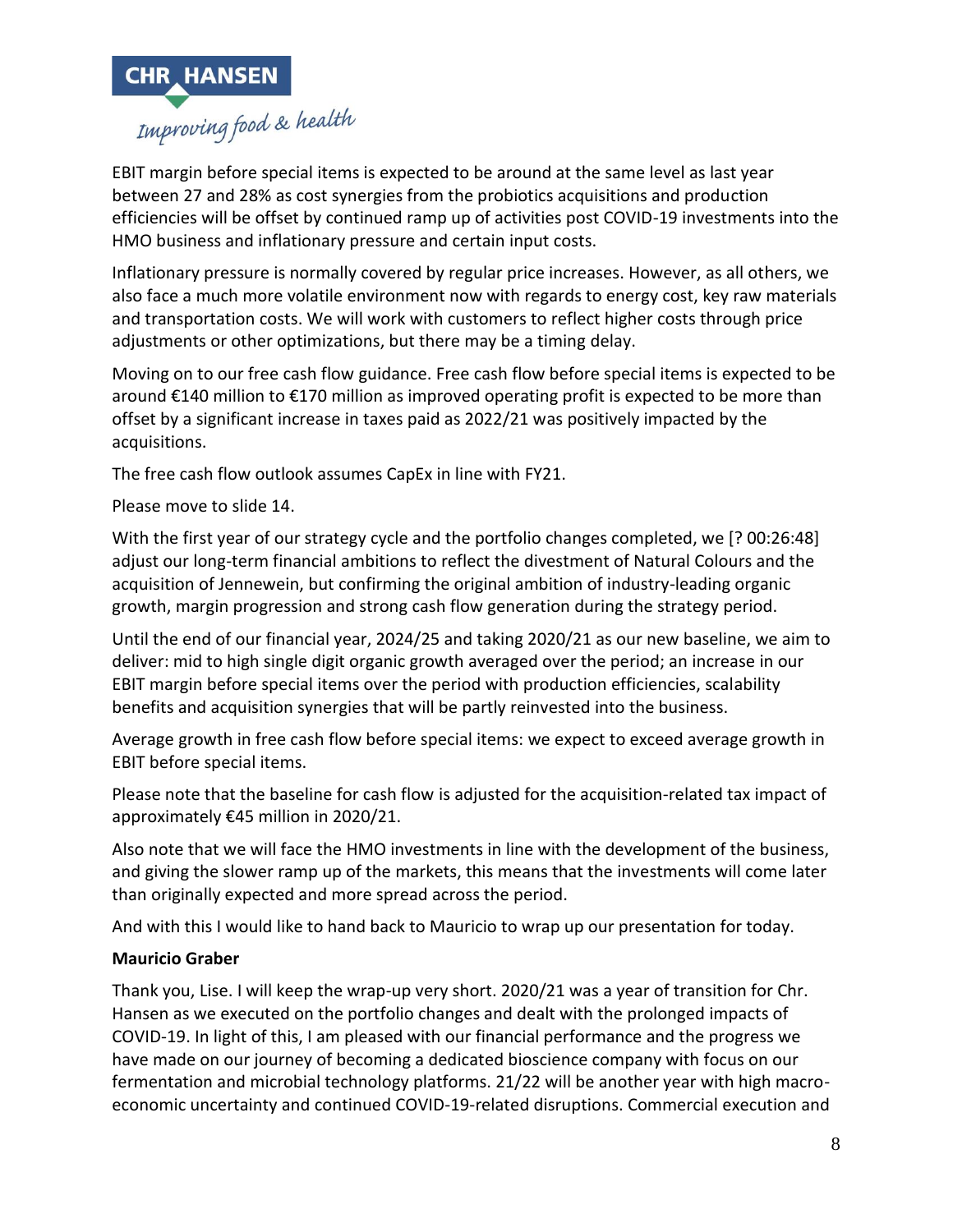

creating value for our acquisitions will be key while actively managing our cost base in advancing our 2025 strategic priorities to reach our goal for the next financial year and deliver on our long-term financial ambitions of industry-leading organic growth, improving profitability and strong cash flow generation.

Thank you for listening and please do open the line for Q&A.

## **Q&A**

### **Operator**

Thank you. Ladies and gentlemen, if you have a question for the speakers, please press 01 now.

Our first question comes from the line of Søren Samsøe from SCB. Please go ahead.

#### **Søren Samsøe**

Yes, good morning. Søren Samsøe from SEB. First a question regarding the gross margin for Lise. Maybe you already said it, but I think you talked about an underlying gross margin development in Q4 that was flat. Maybe I heard you wrong, but reported of course is down almost 400 bps. Could you just bridge that gap, please?

#### **Lise Mortensen**

Sorry, Søren. Yes, it's the acquisitions. The underlying gross margin was flat year on year [ph 00:30:29] for Q4.

#### **Søren Samsøe**

And then, since you had quite strong volume growth, I was just wondering why is it not up? Is that the higher raw material costs or why is the gross margin not up? I guess you have the usual scalability.

#### **Lise Mortensen**

We did in Q4 have an unanticipated scrap due to a contamination in our Copenhagen plant. And then of course also I have to say the product mix which is also impacting and offsetting some of the volume effect. In fact, you should expect production efficiencies from.

#### **Søren Samsøe**

And then just if you could say a little bit about— You have quite strong growth in food culture and enzymes in Q4. How should we see the year develop in 2021/22 in terms of growth? Is it more front-end loaded or do you see it as being more back-end loaded in terms of the growth?

#### **Lise Mortensen**

For Food Cultures and Enzymes, we expect a pretty balanced view for our FY22. So it would be in this mid-range, mid-single digits throughout the year.

#### **Søren Samsøe**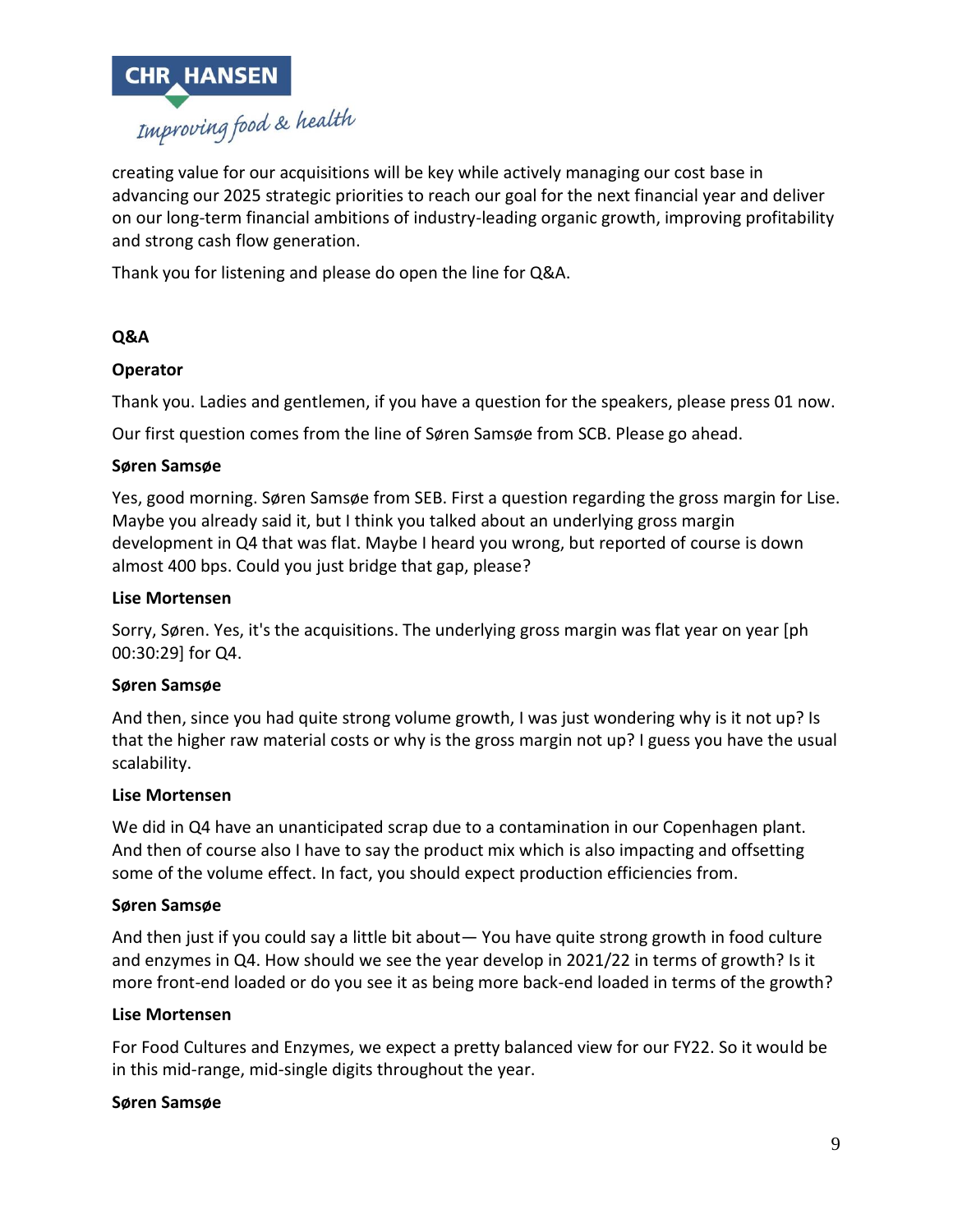

But is it fair, given that you are now of course starting to meet clients, I guess you're not up to sort of index 100 in terms of meeting activity and so on yet. Wouldn't it be fair to assume that it's more back-end loaded, or maybe not?

## **Lise Mortensen**

It's not what we're expecting, Søren. We are expecting a pretty flat development by quarter if we look at Food Cultures and Enzymes. You are right that of course we will be able to visit customers to a larger extent throughout the year and with a certain delay that is also supporting our business. But we do expect also a tougher comparable if you look into the second half.

### **Søren Samsøe**

Thank you.

### **Operator**

And the next question comes from the line of Charles Eden from UBS. Please go ahead.

## **Charles Eden**

Good morning, thanks for taking my questions. My first one is just on the revised medium-term guidance where you now expect expansion versus a 2020/21 base of 27.7%. Consensus for the end of the current strategy cycle for 25 is obviously some way ahead of this at 31.6%. Is today an indication that you see those expectations by the [? 00:33:17] as a stretch?

And then if I can just add a second question. The China decline in Q4: are you able to kind of give a quantification of that within SG&E and maybe comment on your growth assumptions for this market for 22, which is baked into your 5 to 8% organic growth guidance.

And then just a very quick follow up: You mentioned the scrap impact on the gross margin. Can you give us the value of that scrap impact? Thank you very much.

### **Lise Mortensen**

Yes, thank you. If you look at the margin expansion towards the end of our strategy period, it's very important to highlight that the HMO business will continue to be a drag beyond our strategy period. So while we expect our acquired probiotics business, UAS Labs, an HSO Health Care to improve and become comparable to Chr. Hansen traditional level, HMO will drag beyond the period.

The scrap in Q4 was, if you look at Food Cultures and Enzymes specifically, around 1.5 percentage points impact and 1% for the Group.

### **Mauricio Graber**

I will take the one on China, Charles. I think when you look at China you split a little bit the three businesses. So, as Lise mentioned Food Cultures and Enzymes, the development in Q4 was still negative, but we see continuous improvement momentum. So, I think fiscal year 22 we expect a positive development for the Chinese market, although not back to the full growth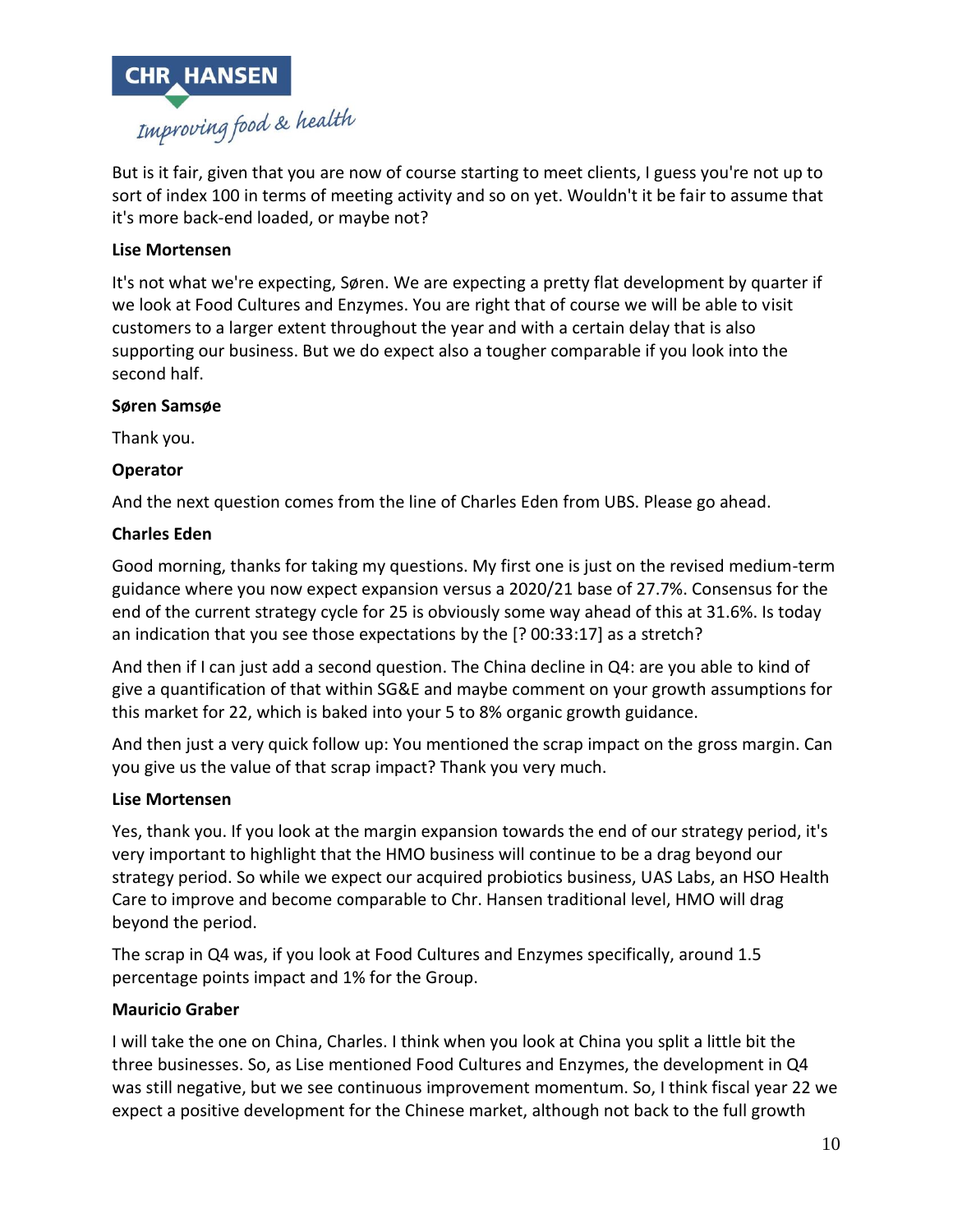

that we have seen before, but it will turn positive after seeing a couple of years of decline in the Chinese fermented dairy market.

In Q4 we had negative developments for Human Health, both in infant formula and dietary supplements, and we expect those to normalise over the year, as you will see, customers in China, certainly through their higher levels of inventory in dietary supplements and the infant formula business normalising, where we have said that the penetration of probiotics into infant formula is our main growth and we have always assumed a low single-digit growth for the infant formula volume. So, it's all about penetration of our probiotic solutions into infant formula.

# **Charles Eden**

Thank you very much.

# **Operator**

And the next question comes from the line of Alex Sloane from Barclays. Please go ahead.

# **Alex Sloane**

Morning, all. Two questions from me please. Firstly, just going back to the food culture and enzyme volumes in quarter four, obviously an impressive performance given China was still a drag albeit a lesser one. Can you maybe give some colour on the drivers of the 8% growth in terms of market growth, innovation, upselling and structural conversion? And perhaps your expectations on the relative contribution of those factors behind the guidance for FY22.

And secondly, just contrasting the performance of UAS Labs and the sort of legacy Chr. Hansen probiotic supplements business in FY 21, quite a marked difference, despite obviously broadly the same end consumer demand, so I'd just be interested, in your view, is that just a divergence? I's just temporary or is there something more structural going on? And is there a margin implication to this trend in terms of, I would assume you have higher prices and gross margins on your well-documented single strains versus the multi-strain offering. Thanks.

# **Mauricio Graber**

Thank you, Alex. Let's go first about FC&E volume. So, extremely proud of the FC&E team and the resiliency of that business and I think what we saw is that as euro-based pricing declined, the volume strength, and it's something that we have mentioned several times. And when you look at the drivers of that growth is a lot of the execution across the different elements of the quadrant. So, if you look at pricing and share gains, that is always quite sticky because the nature of the industry, but we continue, I would say, to work very closely with customers and our service levels and quality levels always guarantee us opportunities to continue to drive some level of share gains.

Conversions: we did not see a high level of large conversion projects in 2021, but we see some of those ahead as an opportunity for us to continue to convert some of the remaining opportunities in Food Cultures and Enzymes.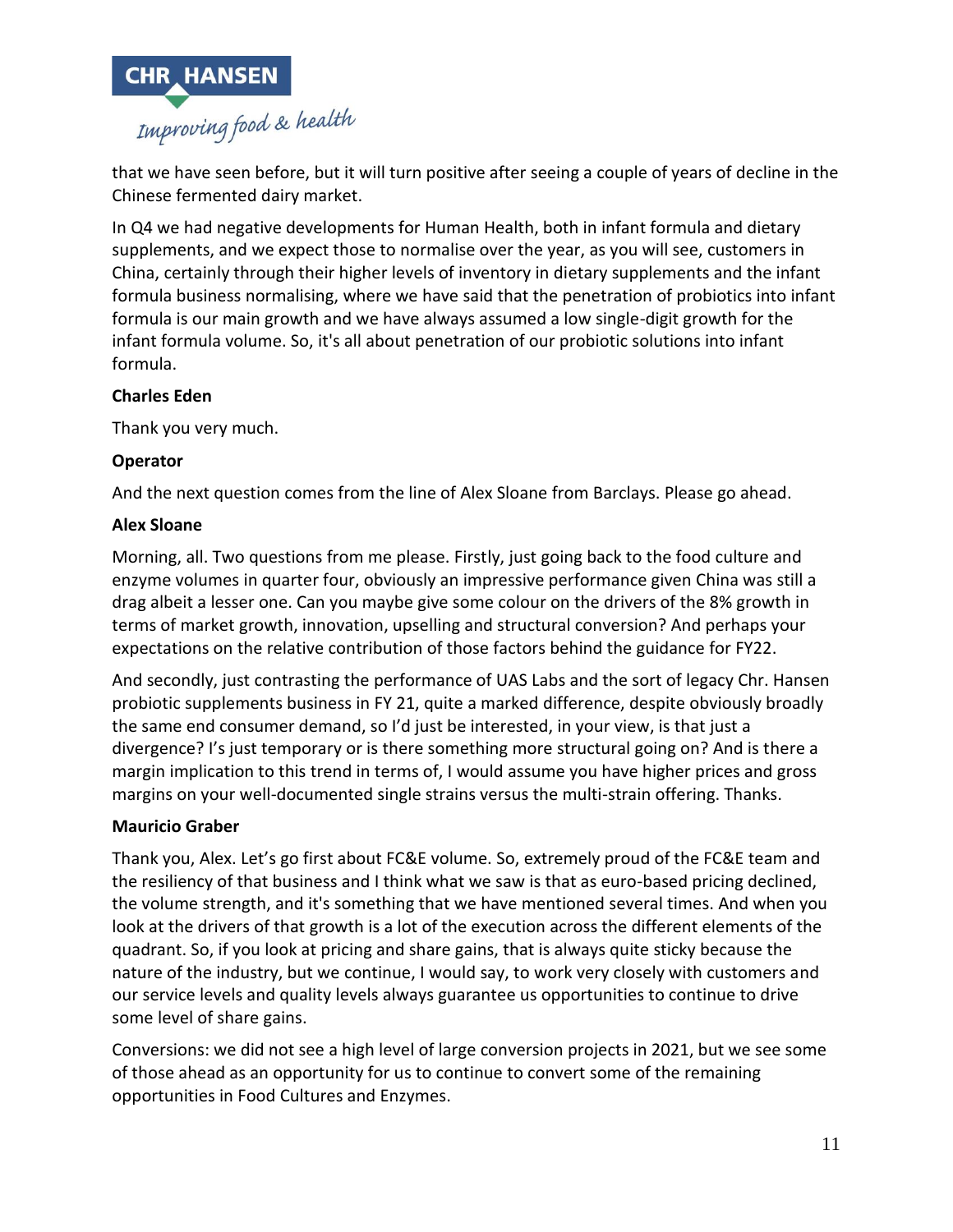

In innovation and upselling, I think we had a record high level of product launches. As I mentioned in my comments, there's a time lag now because of the ability to visit customers to monetise those, but we continue to see good progress on some of them. Kynoch [ph 00:39:18] continues to be a very good success. Early, very good signs of our bio protection new generation as well as growth in our vegan line for plant bases.

New areas: basically, we saw a little bit of fewer launches in brewing, fermented beverages that were affected by COVID restrictions. But overall, the volume growth in Food Cultures and Enzymes, you can see that the execution of projects in the core business, in our core culture ranges, has been what is driving the growth and I'm particularly proud to see that despite the weakness in developing markets, you saw very strong growth in the core regions of Europe and North America.

So I hope that brings some colour to the food culture and enzymes, that by the way, also had some lower comparables in the quarters where you saw higher growth.

Now, onto Human Health. Strength to solution and being able to have a wider portfolio of probiotics, I think diversification really helps. We are now more balanced in our channel versus traditional channel versus the online channel. And really, if you see the acquisition of UAS Labs and HSO separately, they delivered double-digit growth rate. So e-commerce continues to grow and to be an area where more consumers look for their probiotic solutions. We expect the combination of those two to provide a more balanced growth picture for Human Health in 2022, even though we will see some lag of the inventory, customer conditions into the beginning of the year.

As far as product mix, it's true that the finished product has a slightly, let's say lower margin than our [? 00:41:37] probiotics, but it also provides more customer stickiness and more customer loyalty because we're working with them through the end solution. So I think the way I view that business is whether it's finished products or probiotics, we are getting the full margin on the bulk business and then you get incremental cash, incremental revenue on the consumer packs. And as I mentioned, higher consumer customer loyalty.

### **Alex Sloane**

Thanks.

# **Operator**

The next question comes from the line of Lars Topholm from Carnegie. Please go ahead.

# **Lars Topholm**

Thank you very much. A couple of questions on my side. If I look at your revenue and earnings contribution from acquisitions and the [? 00:42:33] Jennewein it would seem that combined UAS Labs an HSO Health Care has gone from a 40% margin in the first half of the year to a 24% margin in the second half of the year. So I just wondered if you can put some words on why that is and how that looks going forward?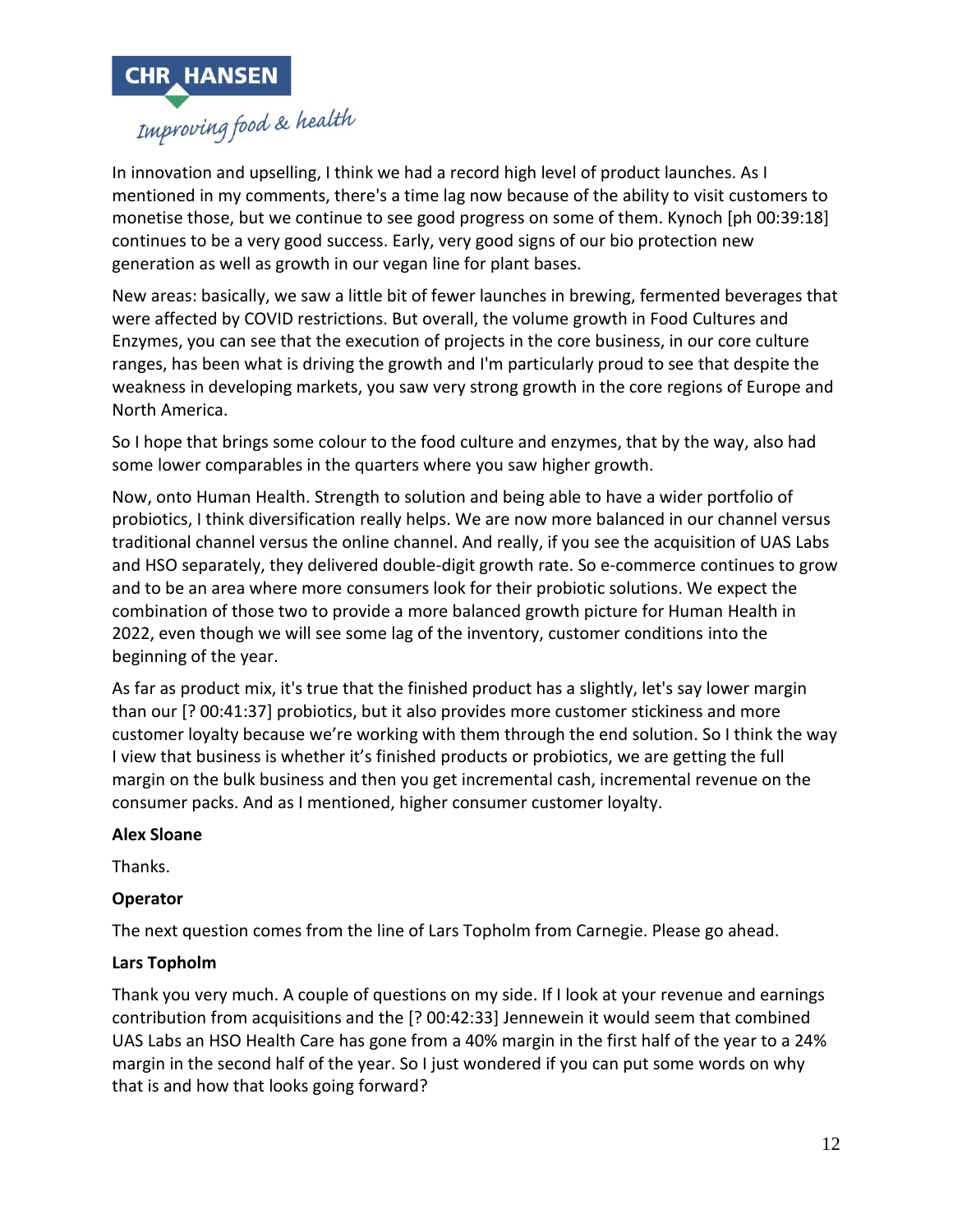

Then a second question goes to your 2025 ambitions of lifting margins. I would simply like to understand if PPA amortisations in the last year of the five-year period is assumed to be the same as it is now; i.e. around 19 million a year or if you get any sort of margin benefit from PPA amortisations coming down within the five-year period?

And then a third question is just a household question. So, you mentioned the two lighthouses in Food Cultures and Enzymes, 8% of sales. According to my math, that would imply plant based is less than 1%. Is that a correct assumption? Thank you.

## **Lise Mortensen**

Last, I can't really recognise the numbers that you're talking to on the acquired businesses, so we will have to come back to you specifically on that.

With regards to your question on PPA, that will only come down once we reach our FY30 level. And I think that's also what we have shared until now. And then I would say on fermented plant bases, it's probably not completely off, but maybe Mauricio, you can put more—

### **Mauricio Graber**

Yes, Lars, I think on plant basis, that's what we have said. It's an emerging market. I think directionally that would be about 1% and we obviously grow very fast on that from a very small base into the fermented plant-based market.

### **Lars Topholm**

And then I have a slightly broader question because you mentioned, Mauricio, in your presentation that your estimate is global yoghurt market declined with a couple of percent last year, so I'd just like to know your views on why that is and what will make this change and within what time horizon do you see it changing? And of course, I know it's probably difficult to answer, but you also have an insight into your product pipeline, and you have previously mentioned that COVID could mean less new product development activity for your customers. I wonder if it's something of that we're seeing now and how you see that changing going forward? Thank you.

### **Mauricio Graber**

Thank you, Lars. Obviously, you recognise the difficulty of providing some prediction on that, but I can share with you some of our thoughts. You're right, the fermented market contracted. When we look at Fiscal Year 22, we expect overall dairy to be about 1% growth, and this will be like 1 to 1.5% in cheese and sort of a flattish development for fermented milk.

What will make fermented milk come back to growth is really largely driven by China and Latin America, a little bit the Middle East, sort of developing markets that are high on fermented milk or the yoghurt market. Obviously, we also see some of our large Western customers focusing on renewed innovation for fermented milk, and that is another source and opportunity for growth in that area.

### **Lars Topholm**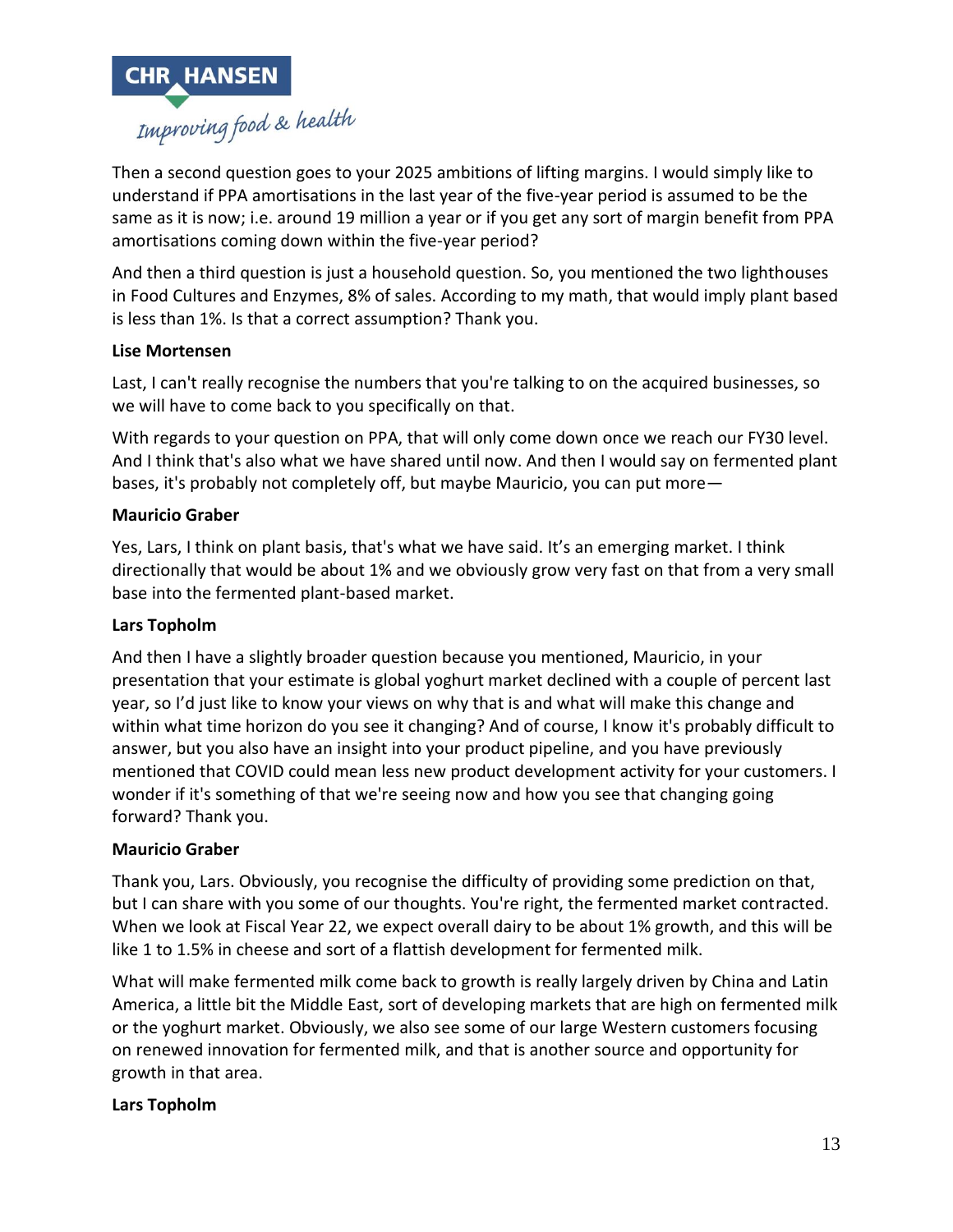

Thank you very much, Mauricio. Thanks for taking my questions and please get back to me on the margin in UAS and HSO. Thank you.

### **Lise Mortensen**

We will, Lars.

## **Operator**

The next question comes from the line of Heidi Vesterinen from Exane BNP Paribas. Please go ahead.

## **Heidi Vesterinen**

Morning. So one bright spot today was Animal Health, but we do increasingly hear that meat consumption is slowing or declining in places and we've seen some stats on animal production being challenged in areas. Does this concern you at all for 2022 and onwards over the midterm? And then the second question: you talked about volatility in Human Health. Could you please help us with the phasing of this? Are you basically saying H1 will be down and H2 back to growth? Given that the raw material issue you talked about sounds Chr. Hansen specific, is there any risk that you lose customers due to this?

And then lastly, you had talked about cost-sensitive customers and consumers in emerging markets. Is there any chance that you could reduce prices to drive volumes given your very high margins? Thank you.

# **Mauricio Graber**

Thank you, Heidi. Good morning. So, Animal health. Animal Health, we continue to drive with our probiotic solutions that reduce the replacement of antibiotics. And for sure when you look at the pressure on meat consumption, animal farming, sustainability, et cetera, there will be, in our world, new opportunities like plant bases. We view those as incremental opportunities because, Heidi, to be honest, the demand for animal protein in the key areas where we work – cattle, swine and poultry – will continue to remain strong as emerging economies demand access to some of those animal proteins. So, definitely not an impact in Fiscal Year 22. You can, as well as I, project what will happen long term, but not a short-term concern.

As it relates to volatility in Human Health, the only thing I would say is I would expect a gradual improvement in our Human Health business throughout the year. The key factor that you should consider is that, as of the beginning of this financial year, our acquisitions of UAS Labs and HSO will be incorporated in organic growth, so it will provide and bring that balance. And I already stated that both of those acquisitions had a strong growth in Fiscal Year 21 that did not account into organic growing.

The raw material situation is not specific to Chr. Hansen. You know there is a global shortage of some of those materials. I have mentioned that it did not impact the orders that we had committed, but it impacted our ability to go after new business and we have worked very hard to normalise that situation as we get into the Fiscal Year 22.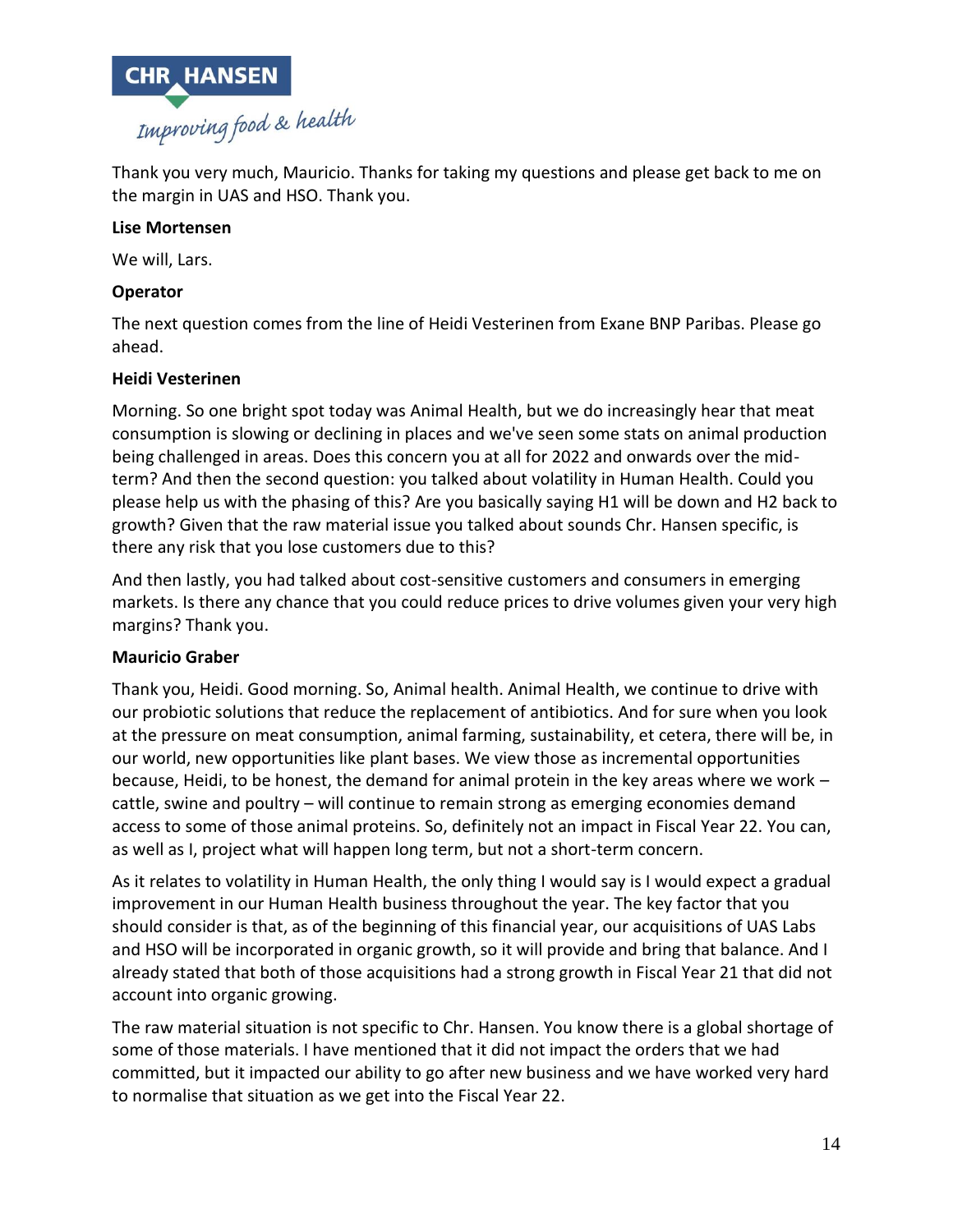

On your question of lowering prices to accelerate growth. We really do a value-based approach to the market. I don't think we gain new businesses by pricing; we gain new businesses by innovation in our customer intimacy and that sort of remains our strong belief on access to market.

And then just to wrap up on Animal Health. Our biggest opportunities to continue to drive penetration and global rollout of our solutions and that's what will continue to drive the growth.

### **Heidi Vesterinen**

Thank you.

# **Operator**

And the next question comes from the line of Christian Ryom from Nordea Markets. Please go ahead.

## **Christian Ryom**

Good morning and thank you for taking my questions. I have two. Starting with the margin: if I try to factor out the higher scrap rates and the R&D impairment you had in the last year, your guidance for next year at the midpoint implies a 50-basis points contraction in the EBIT margin. Could you quantify how that lower margin guidance splits between say, higher investments into your OpEx base and then assumptions for general cost inflation?

That my first question and the second question is Bacthera, whether you can provide us an update on your joint venture and more specifically sort of rough indications for what to expect in terms of financial contribution for the coming year? Thank you.

### **Lise Mortensen**

So with regard to the margin question, it's very important to say that when we talk about scrap and impairment, it was a very Q4 related item. If you look at the full year, EBIT margin for Food Cultures and Enzymes, which was the one that was impacted, the margin difference into this year was driven by investments into the business into R&D. And of course, again, that we go back to more normalised cost levels post COVID-19, so that's specific with regard to the scrap and the impairment. It was really mainly visible in Q4.

### **Christian Ryom**

Just to be clear, my question was to the guidance for next year. So, the reason why you expect—

### **Lise Mortensen**

But again, if you compare full year 21 to full year 22, the difference is caused by COVID-19 that we will normalise the cost level. It's explained by HMO continuing to be a drag to our margins. And then higher inflationary levels. And that's why we go with a more cautious number of 27 to 28%.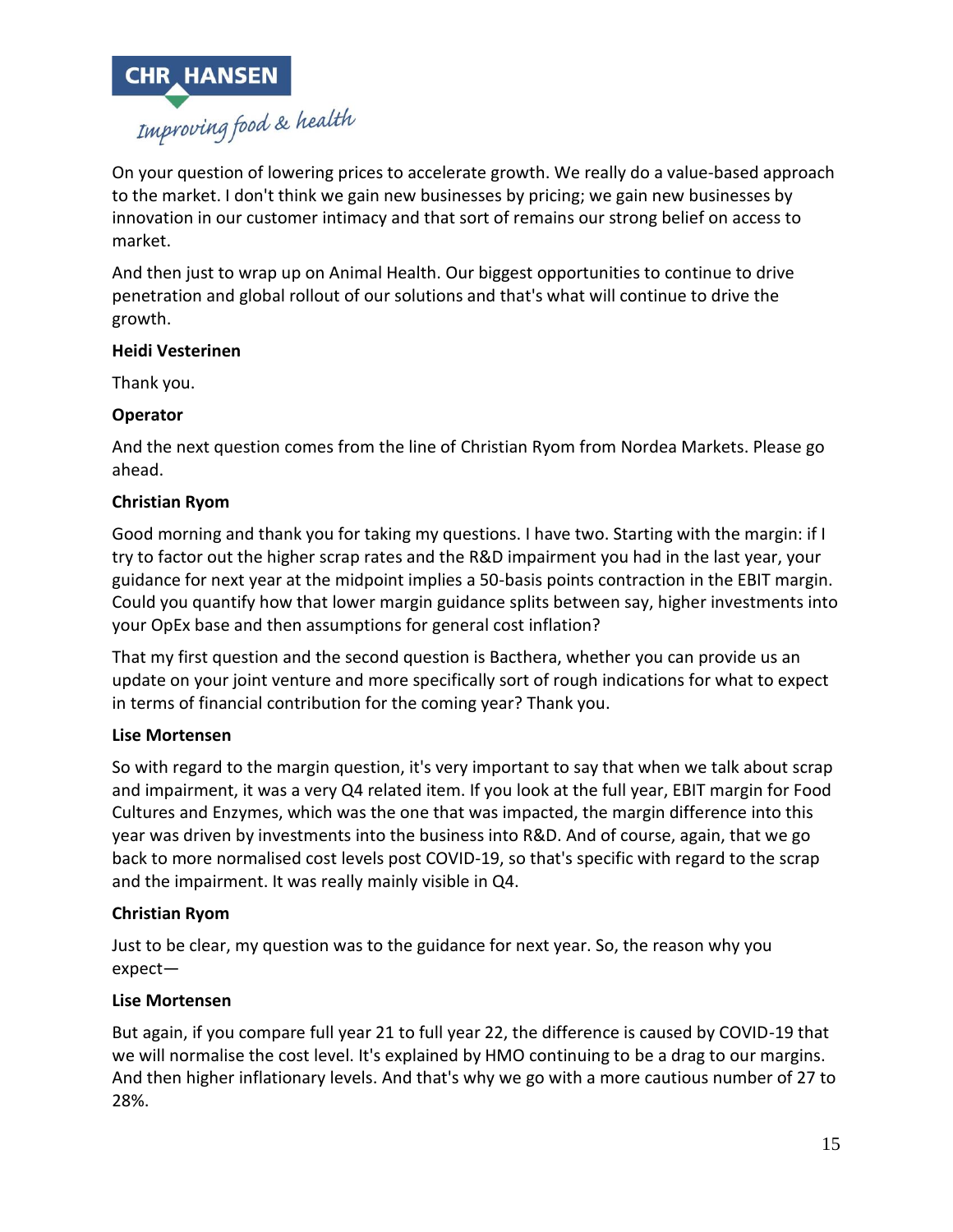

### **Mauricio Graber**

Onto your question about Bacthera. So, the highlight on Bacthera was what we received the manufacturing licences for clinical production. We continue to work with several customers in the different regions and the pipeline looks very good. We will find in Fiscal Year 22 a good moment to provide an update on Bacthera where you see in our results in Fiscal Year 21 the share of loss of the JV was about 7 million and that has been sort of the burn rate for Bacthera, but we're excited to see the momentum on the clinical phase one, phase two trials, our engagement with customers. And maybe the other thing I will mention on Bacthera is we have seen acceleration of some of the phase three trials, and maybe FDA approval and commercial approval of the first live biotherapeutic products may come earlier than we had originally expected.

### **Christian Ryom**

Okay, and would that imply that we should see the burn rate coming down here over the next quarters?

### **Mauricio Graber**

No, I would assume the same level of burn rate, at least for Fiscal Year 22.

### **Christian Ryom**

Okay, thank you very much.

### **Operator**

And the next question comes from the line of Mirco Badocco from Bank of America. Please go ahead.

#### **Mirco Badocco**

Hi. Thanks for the questions. I'd like to get back to infant formula. So, the market has been weak especially in China. So can you give us a bit more colour on current trends you are seeing in infant formula and for HMO specifically and also your expectation for the infant formula market in 2022 in China and in other key markets. So, do you expect the underlying market to improve at all to be back into growth? And related to this, how should we think about HMOs in this context?

And then the other question is on Human Health. You mentioned customer destocking, limited access to raw materials. So, is it something that will continue in the coming quarters? And the final one is on tax rate? You said you expect higher tax rate in 2022. Is it just going back to 2020 levels? That's how we should think about it? Thank you.

### **Lise Mortensen**

Maybe I can just start with the tax question. Yes, we do expect to go back to normalised levels. We had a one-time non-recurring impact of around 45 million in FY 2021 that will not be repeated in the future. And that's impacting both the P&L and cash, of course.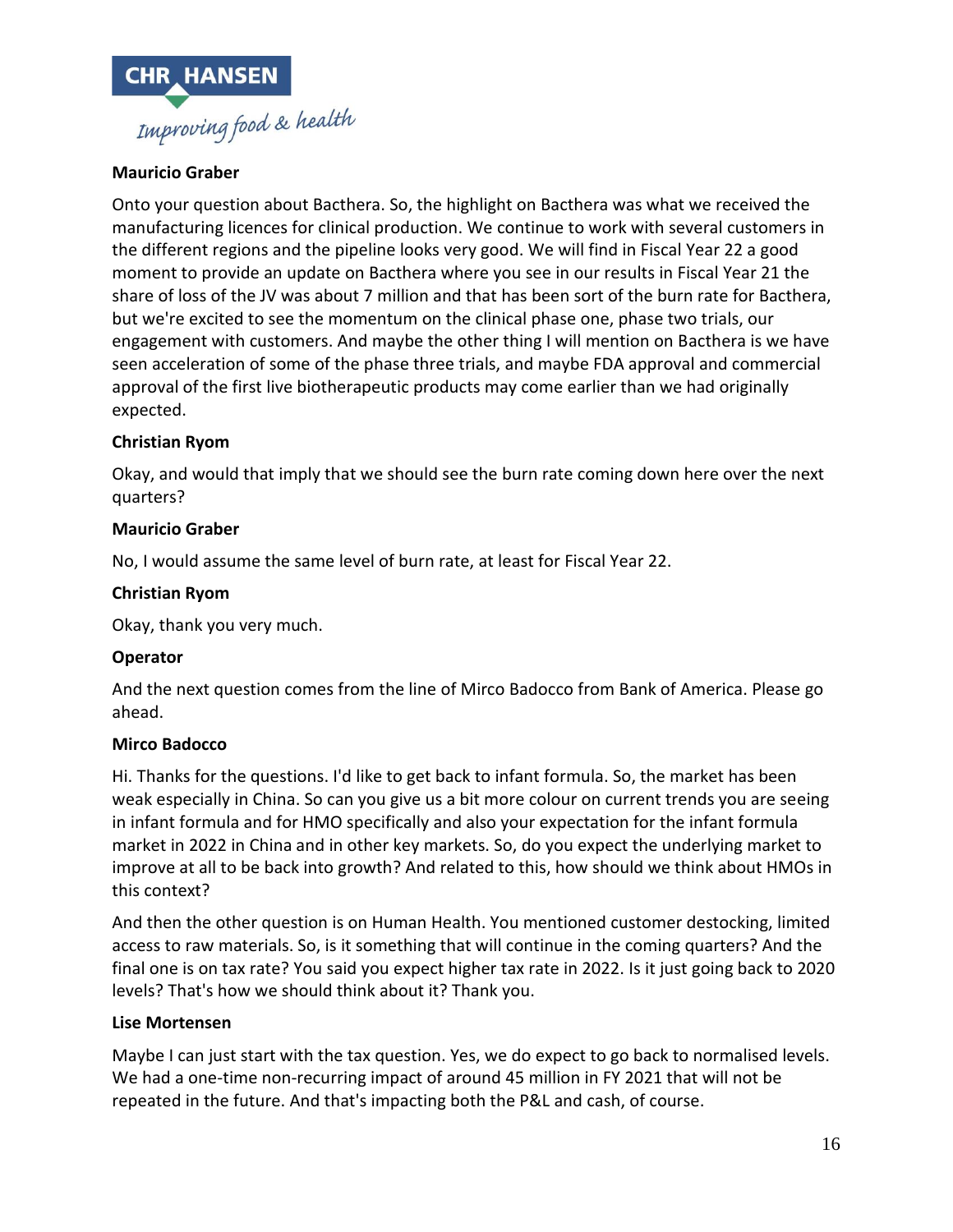

## **Mauricio Graber**

So now onto your questions on infant formula HMO. So, the infant formula market indeed, basically our projections had been for a flattish to 1% growth development of the infant formula market and around sort of 2% over the period. But the key aspect for us is if you take probiotic in infant formula, we see a large opportunity to continue to drive penetration of probiotics and that is the most important driver.

Obviously, HMO provides a nascent opportunity to add a front panel ingredient into the infant formula. The first HMO market launches will be in the US. We expect that infant formulas with our HMOs will hit the market at some point before the end of the calendar year and that will continue to grow. So, I have said previously, and I can maintain that we expect HMOs to grow north of 20% next year, and HMO would be a front panel ingredient on the proposition that it brings the missing ingredient from mothers' milk into infant formula.

On the question of Human Health destocking. What we saw is, we saw some quarters of very high Human Health dietary supplements growth during the pandemic that drove customers to higher levels of inventories of finished products that normalised during the second half of the year. There may be some tail of that into the beginning of the year, but we feel that this situation has, let's say, largely normalised and operating into normal safety stocks as we go into the future.

### **Mirco Badocco**

Thanks. Can I just clarify one thing, Mauricio, you said on infant formula in China. So, you said you expect 1%, if I haven't misunderstood over the period for the underlying market growth, is it the same thing?

### **Mauricio Graber**

That was global. More difficult to make any prediction around the Chinese infant formula market. The Chinese infant formula market really was affected by several factors. One of them COVID lockdowns, more mothers at home, but I think the expectations or the views from the market is that the infant formula in China will continue to have two things: a strong preference for premium [? 00:59:35]. Even though you have seen a low birth rate, there's questions on the softening of the Chinese regulations about one child and what the impact will be. Still, remember, I would say that whether infant formula is flat, slightly declining, slightly increasing, the penetration of HMOs, and the penetration of probiotics will be what drives our growth in infant formula.

### **Mirco Badocco**

Yes. And very last one related to that: when you expect HMOs to hit the Chinese market?

### **Mauricio Graber**

That's a good question. As we have said, that the Chinese government has opened the registrations for HMO. It's still very early on what the process will be, but we expect that to